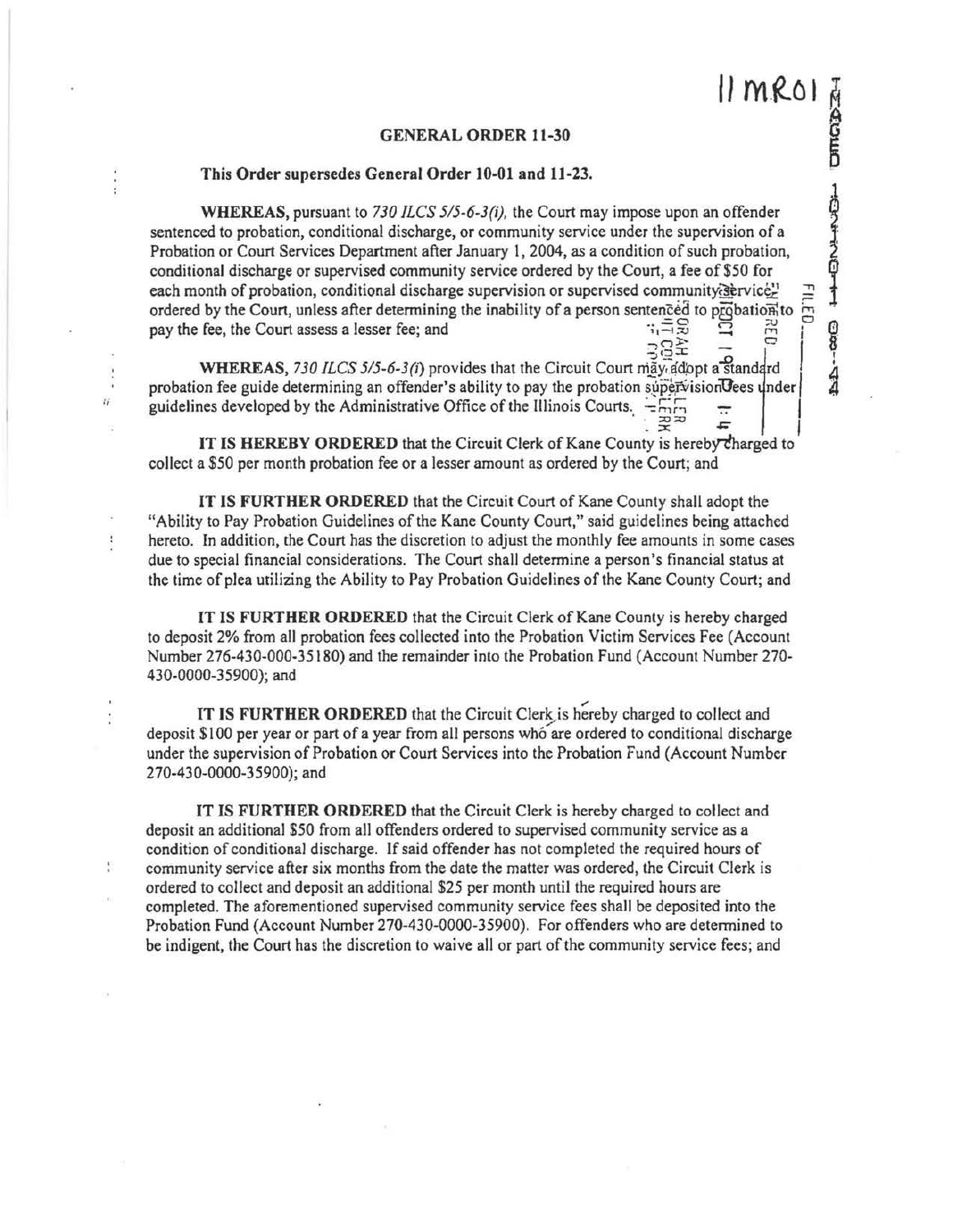IT IS **FURTHER ORDERED** that the Circuit Clerk is hereby charged to collect and deposit \$50 from all offenders ordered to supervised community service. If said offender has not completed the required hours of community service after six months from the date the matter was ordered, the Circuit Clerk is ordered to collect and deposit an additional \$25 per month until the required hours are completed. The aforementioned supervised community service fees shall be deposited into the Probation Fund (Account Number 270-430-0000-35900). For offenders who are determined to be indigent, the Court has the discretion to waive all or part of the community service fees. Those persons sentenced to report for probation are exempt from paying any community service fees.

DATED this  $\frac{1}{2}$  day of October, 2011.

ģ

ith Brown, Chief Judge

**ABILITY TO PAY PROBATION GUIDELINES OF THE KANE COUNTY COURT**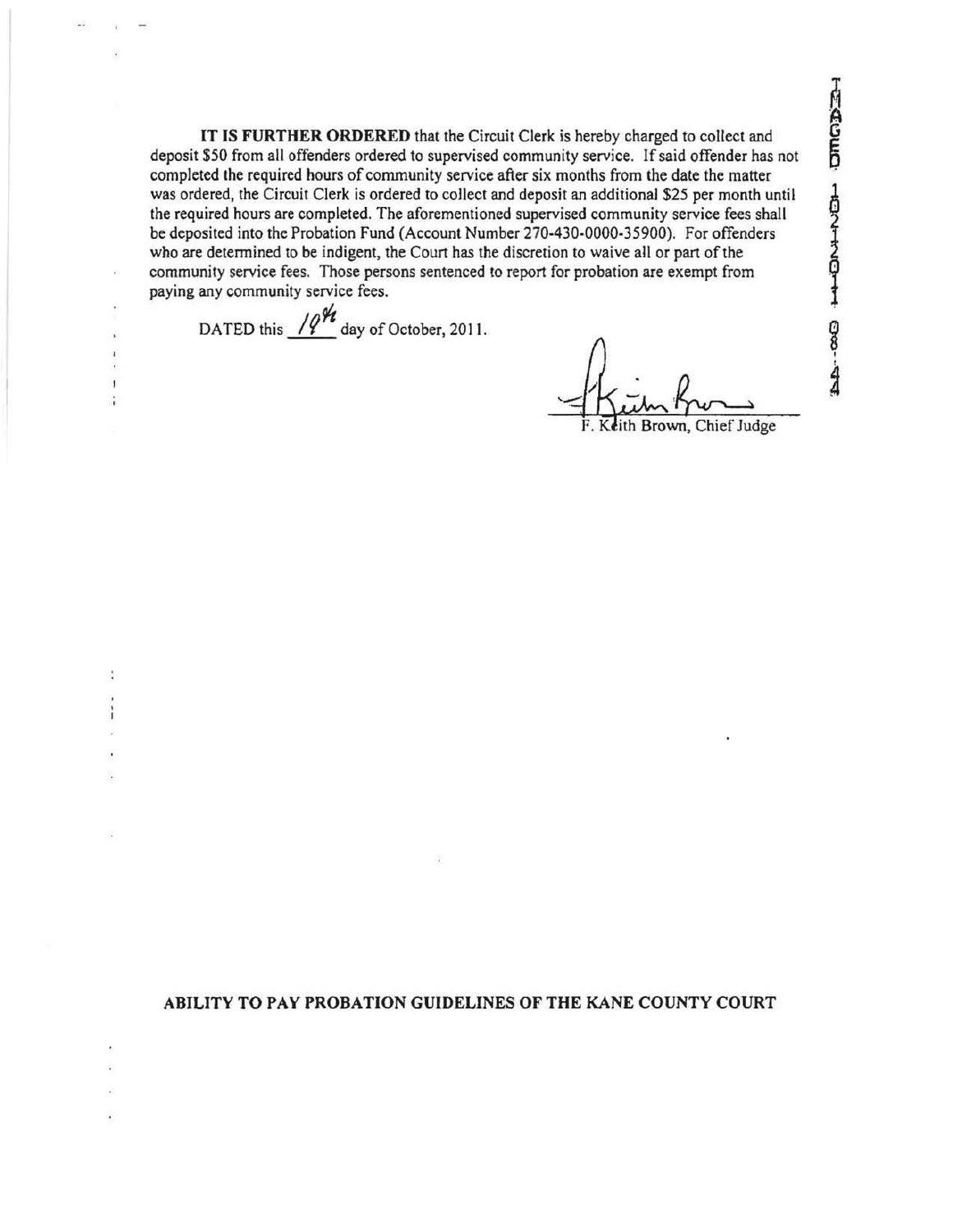| Monthly<br>Probation Fee<br>Amount <sup>1</sup> | <b>Household Gross</b><br>Income <sup>2</sup><br>Zero Dependents | <b>Household Gross</b><br>Income<br>One Dependent | <b>Household Gross</b><br>Income<br>Two Dependents | Household Gross<br>Income<br>Three or More<br>Dependents |
|-------------------------------------------------|------------------------------------------------------------------|---------------------------------------------------|----------------------------------------------------|----------------------------------------------------------|
| \$20                                            | \$0.00-\$14,500                                                  | \$0.00-\$20,500                                   | \$0.00-\$26,000                                    | \$0.00-\$29,000                                          |
| \$25                                            | \$14,501-\$18,500                                                | \$20,501-\$24,000                                 | \$26,001-\$29,500                                  | \$29,001-\$32,500                                        |
| \$30                                            | \$18,501-\$22,000                                                | \$24,001-\$27,500                                 | \$29,501-\$33,000                                  | \$32,501-\$36,000                                        |
| \$35                                            | \$22,001-\$25,500                                                | \$27,001-\$31,000                                 | \$33,001-\$36,500                                  | \$36,001-\$39,000                                        |
| \$40                                            | \$25,501-\$29,000                                                | \$31,001-\$34,500                                 | \$36,501-\$40,000                                  | \$39,001-\$42,500                                        |
| \$45                                            | \$29,001-\$32,500                                                | \$34,501-\$37,500                                 | \$40,001-\$43,000                                  | \$42,501-\$49,000                                        |
| \$50                                            | $$32,501 +$                                                      | $$37,501 +$                                       | $$43,000 +$                                        | $$49,001 +$                                              |

ù.

 $\left\langle \psi \right\rangle$ 

 $\frac{1}{1}$ 

 $\lambda$ 

 $\bar{\mathbf{t}}$ 

ÿ,  $\ddot{\phantom{a}}$  $\frac{1}{2}$  $\begin{array}{c} \begin{array}{c} \hline \end{array} \end{array}$ 

ÿ,

ie)

HACOLICO HENDAHION-GOOD

ÿ.

<sup>&</sup>lt;sup>1</sup> Monthly fee amounts may be adjusted in some cases due to special financial consideration. Such cases require appropriate justification, documentation, and specific findings.

<sup>&</sup>lt;sup>2</sup> Income of victims/complaining witnesses (e.g. in domestic violence cases) should not be included.